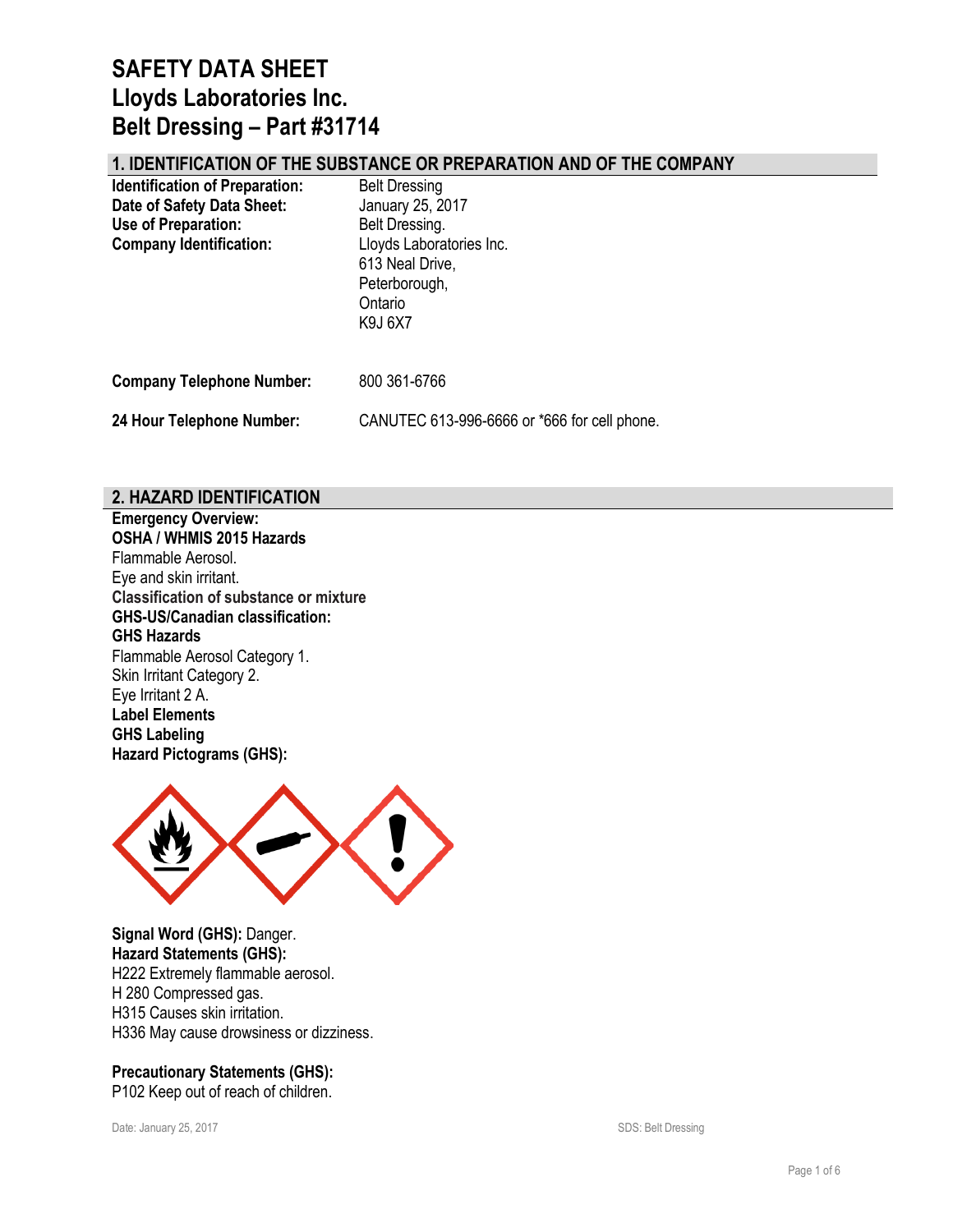P210 Keep away from heat, hot surfaces and direct sunlight. P211 Do not spray on an open flame or other ignition source. P252 Do not pierce or burn, even after use. P261+P271 Avoid breathing mist/vapours/spray use in a well ventilated area. P280 Wear protective gloves/protective clothing/eye protection/face protection. P264 Wash thoroughly after handling.

P273 Avoid release to the environment.

### **Response (GHS):**

P370 + P378 In case of fire: Use water spray, alcohol-resistant foam, dry chemical or carbon dioxide for extinction.

P301 + P310 IF SWALLOWED: Immediately call a POISON CENTER or doctor/ physician

P331 Do NOT induce vomiting.

P302+P352 IF ON SKIN: Wash with plenty of soap and water.

P304+ P340 If inhaled: remove person to fresh air and keep comfortable for breathing.

P305+P351+P338 IF IN EYES: Rinse cautiously with water for several minutes. Remove contact lenses, if present and easy to do. Continue rinsing.

P362+P364 Take off contaminated clothing and wash before reuse.

P304+P340+P312 IF INHALLED: Remove person to fresh air and keep comfortable for breathing. Call a poison

centre /doctor if you feel unwell.

P391 Collect Spillage.

P410+P403 Protect from sunlight. Do not expose to temperatures above 50 C/ 122 F

# **3. COMPOSITION / INFORMATION ON INGREDIENTS**

**Chemical Description:** Chemical

| Ingredient    | CAS#      | $%$ by<br>Wt | <b>Classification</b>                                                                                                          |
|---------------|-----------|--------------|--------------------------------------------------------------------------------------------------------------------------------|
| Heptane       | 142-82-5  | 60-100       | Flammable Liquid Category 2 - H225<br>Skin Irritant Category 2 - H315<br><b>Aspiration Toxicity 1- H304</b><br>STOT SE 3- H336 |
| Propane       | 74-98-6   | $7 - 13$     | Flammable gas 1<br>Liquefied gas                                                                                               |
| <b>Butane</b> | 106-97-8  | $7 - 13$     | Flammable gas 1<br>Liquefied gas                                                                                               |
| Polybutene    | 9003-29-6 | $7 - 13$     | Not classified as dangerous under GHS                                                                                          |

| <b>4. FIRST AID MEASURES</b> |                                                                                                                                                                     |
|------------------------------|---------------------------------------------------------------------------------------------------------------------------------------------------------------------|
| Inhalation:                  | Remove to fresh air. If symptoms persist consult physician.                                                                                                         |
| Eye Contact:                 | Remove contacts. Flush with water for at least 20 minutes, occasionally lifting the<br>upper and lower eyelids. Get medical attention immediately.                  |
| <b>Skin Contact:</b>         | Thoroughly wash exposed skin with soap and water. Remove any contaminated<br>clothing and wash before reuse.                                                        |
| Ingestion:                   | Wash out mouth with water. Drink plenty of water. Do not induce vomiting unless<br>directed by medical personnel. Never give anything to an unconscious person. Get |
| Date: January 25, 2017       | <b>SDS: Belt Dressing</b>                                                                                                                                           |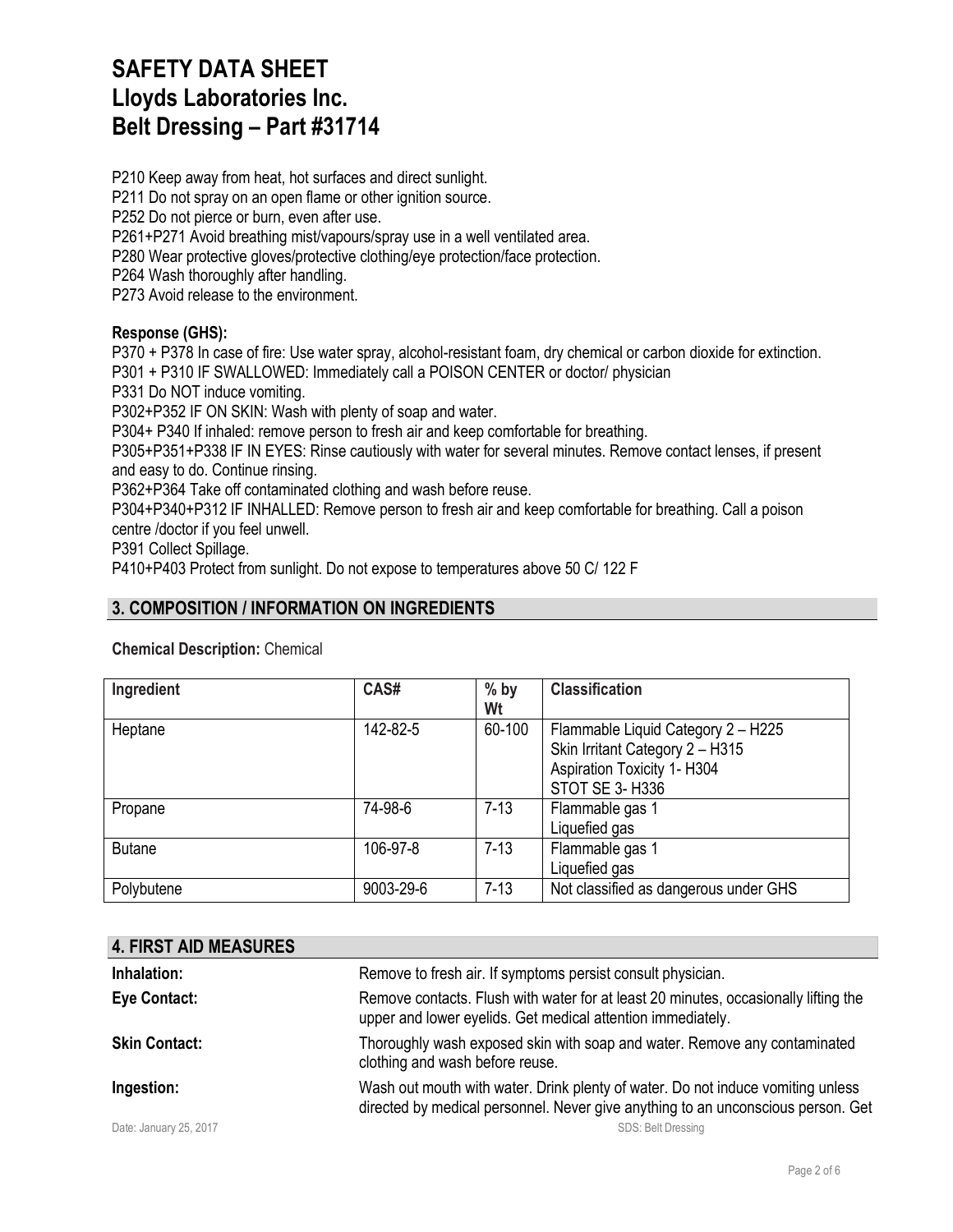| <b>Notes to Physician:</b>                       | Treatment based on judgment of attending physician.                                                                                                                                                                                                                                                                                                   |
|--------------------------------------------------|-------------------------------------------------------------------------------------------------------------------------------------------------------------------------------------------------------------------------------------------------------------------------------------------------------------------------------------------------------|
| <b>5. FIRE FIGHTING MEASURES</b>                 |                                                                                                                                                                                                                                                                                                                                                       |
| Suitable extinguishing media:                    | Water spray or fog, foam, dry chemical, CO2.                                                                                                                                                                                                                                                                                                          |
| Unsuitable extinguishing media:                  | None known.                                                                                                                                                                                                                                                                                                                                           |
| Special exposure hazards:                        | Fire or excessive heat may produce hazardous decomposition products.                                                                                                                                                                                                                                                                                  |
| Special safety equipment:<br>Fire and explosion: | Self-contained positive pressure breathing apparatus and protective clothing.<br>Flammable aerosol. Under fire conditions closed containers may rupture or<br>explode. Bursting aerosol containers may be propelled from fire at high speed.<br>Vapours may travel long distances along the ground before igniting/flashing back<br>vapour to source. |

#### **Further information: Keep containers and surroundings cool with water spray.** .

medical aid.

## **6. ACCIDENTAL RELEASE MEASURES**

#### **Personal Precautions, Protective Equipment and Emergency Procedures**

**General Measures:** Do not get in eyes, on skin, or on clothing. Do not breathe mist.

**For Non-Emergency Personnel**

**Protective Equipment:** Use appropriate personal protection equipment (PPE).

**Emergency Procedures:** Evacuate unnecessary personnel.

**For Emergency Personnel**

Protective Equipment: Equip cleanup crew with proper protection.

**Emergency Procedures:** Ventilate area.

### **Environmental Precautions**

Prevent entry to sewers and public waters.

**Methods and Material for Containment and Cleaning Up**

**For Containment:** Contain any powder spills with dikes to prevent migration and entry into sewers or streams.

**Methods for Cleaning Up:** Clear up spills immediately and dispose of waste safely.

**Reference to Other Sections:** See Heading 8. Exposure controls and personal protection.

### **7. HANDLING AND STORAGE**

#### **Precautions for safe handling:**

Ensure good ventilation/exhaustion at the workplace.

Prevent formation of mist. Do not pierce or burn, even after use. Keep away from heat, hot surfaces, sparks, open flames and other ignition sources. No smoking.

#### **Information about fire - and explosion protection:**

Keep respiratory protective device available.

No special measures required.

**Conditions for safe storage, including any incompatibilities**

**Storage:**

**Requirements to be met by storerooms and receptacles:**

Store in a cool location.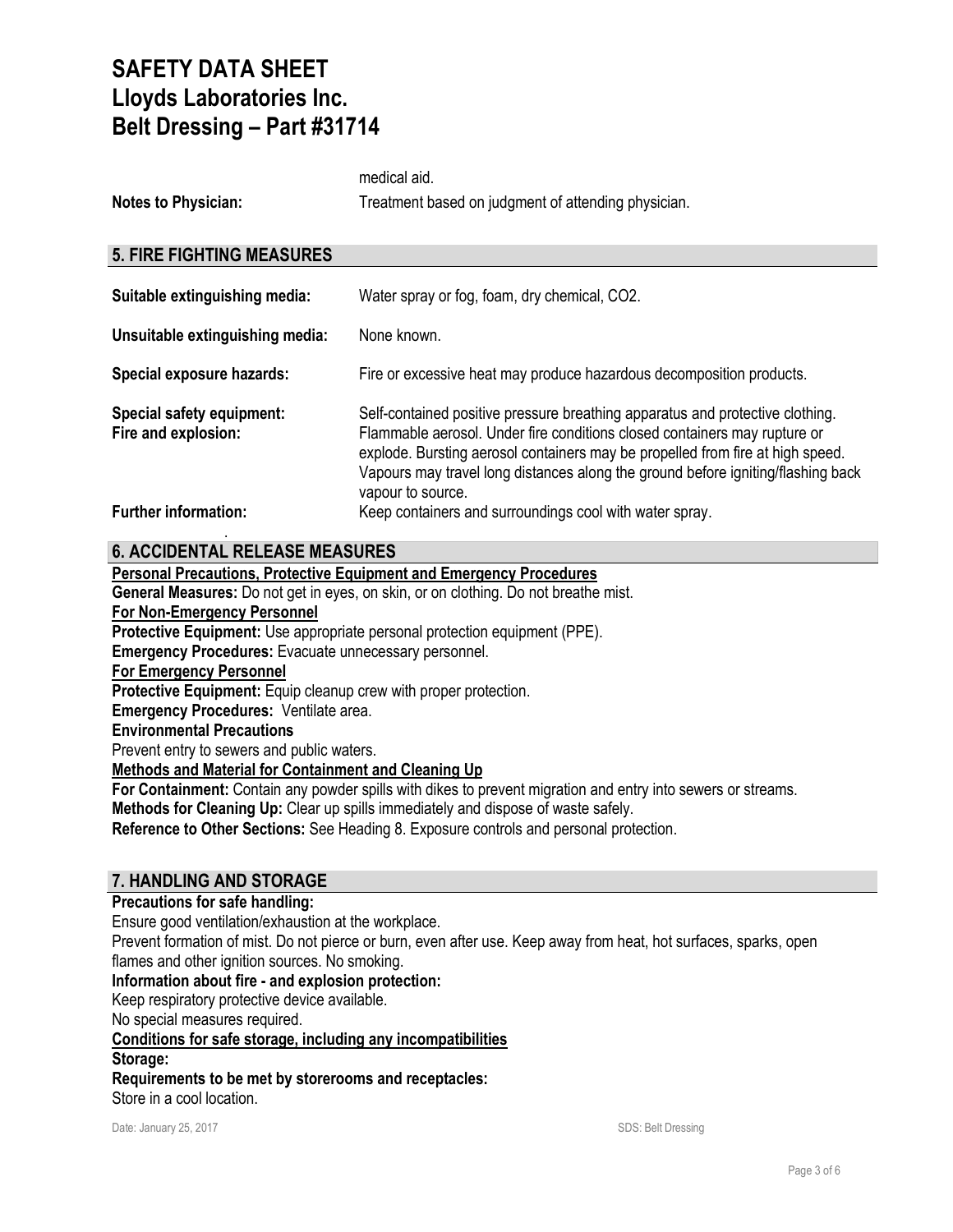**Information about storage in one common storage facility:** Store away from foodstuffs. **Further information about storage conditions:** Store in cool, dry conditions in well sealed receptacles. Store receptacle in a well ventilated area. Keep container tightly sealed. **Specific end use(s):** No further relevant information available.

## **8. EXPOSURE CONTROLS / PERSONAL PROTECTION**

| <b>Respiratory protection:</b> | Use local exhaust or dilution ventilation.                                                                                                                                           |
|--------------------------------|--------------------------------------------------------------------------------------------------------------------------------------------------------------------------------------|
| Hand protection:               | Chemical resistant gloves.                                                                                                                                                           |
| Eye protection:                | Safety goggles.                                                                                                                                                                      |
| <b>Skin protection:</b>        | Use body-covering clothing.                                                                                                                                                          |
| <b>Working hygiene:</b>        | Take usual precautions when handling. Workers should wash hands before<br>eating, drinking or smoking.                                                                               |
| <b>Exposure Guidelines:</b>    | Heptane 8 Hr TWA PEL (OSHA) 500 ppm TLV (ACGIH) 15000mg/m <sup>3</sup><br>n-Butane 8 Hr TWA PEL not available TLV (ACGIH) 250 ppm<br>Propane 8 Hr TWA PEL 1000 ppm TLV (ACGIH) Aspyx |

## **9. PHYSICAL AND CHEMICAL PROPERTIES**

| <b>Molecular Weight:</b>                                                                          | No data available.                                                                | <b>Evaporation Rate (BuAc=1):</b>                                                                                   | No data available.                                                             |
|---------------------------------------------------------------------------------------------------|-----------------------------------------------------------------------------------|---------------------------------------------------------------------------------------------------------------------|--------------------------------------------------------------------------------|
| Appearance:                                                                                       | Aerosol clear colourless<br>liquid.                                               | <b>Vapour Density (Air=1):</b>                                                                                      | No data available.                                                             |
| Odour:                                                                                            | Solvent scent.                                                                    | <b>Specific Gravity:</b>                                                                                            | $0.810$ g/cm3 @ 15.5C.                                                         |
| <b>Odour Threshold:</b>                                                                           | No data available.                                                                | <b>Solubility in Water:</b>                                                                                         | Not Soluble.                                                                   |
| PH:<br><b>Melting Point:</b><br><b>Boiling Point/Range:</b><br><b>Flash Point:</b>                | No data available.<br>No data available.<br>No data available.<br>-104 C propane. | Log Pow (calculated):<br><b>Autoignition Temperature:</b><br><b>Decomposition Temperature:</b><br><b>Viscosity:</b> | No data available.<br>No data available.<br>No data available.<br>$<$ 20 c St. |
| <b>Flammable Limits in Air:</b><br><b>Lower Explosion limit:</b><br><b>Upper Explosion limit:</b> | No data available.<br>No data available.                                          | <b>Percent Volatile by Volume:</b>                                                                                  | No data available.                                                             |

### **10. STABILITY AND REACTIVITY**

| <b>Reactivity</b>                       | Stable at normal ambient temperature and pressure.                 |
|-----------------------------------------|--------------------------------------------------------------------|
| <b>Chemical stability</b>               | No decomposition if stored and applied as directed.                |
| <b>Conditions to avoid</b>              | Keep away from heat and sources of ignition.                       |
| <b>Hazardous decomposition products</b> | Hazardous gases and vapours produced in fire are oxides of carbon. |
| <b>Materials to avoid</b>               | Oxidizing agents.                                                  |
| <b>Hazardous polymerization</b>         | Will not occur.                                                    |
|                                         |                                                                    |

Date: January 25, 2017 SDS: Belt Dressing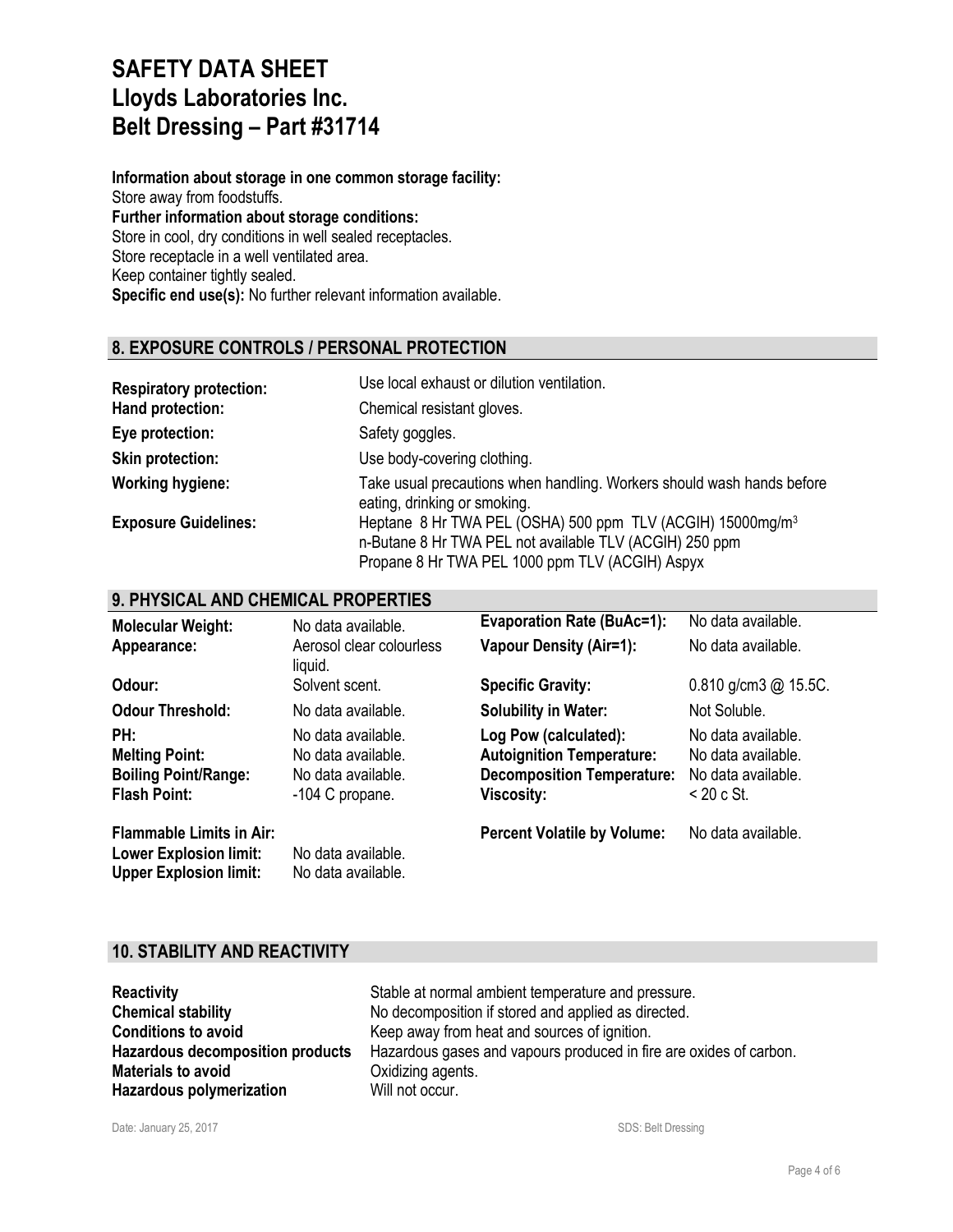# **11. TOXICOLOGICAL INFORMATION**

**Information on toxicological effects Acute toxicity: LD/LC50 values relevant for classification Routes of Entry** Inhalation, ingestion, eye or skin contact. Oral: LD 50 > 5g/kg-bw. Dermal: LD 50> 2g/kg-bw. Inhalation: LC 50=65-103 mg/L (Vapour) 4 hr. Rat. **Carcinogenicity: Chemical Name CAS Number IARC NTP OSHA** No ingredient listed. **Chronic Effects: Mutagenicity:** No evidence of a mutagenic effect. **Teratogenicity:** No evidence of a teratogenic effect (birth defect). **Sensitization:** No data available for mixture. **Reproductive:** No evidence of negative reproductive effects. **Target Organ Effects: Acute:** No information available. **Chronic:** None known.

## **12. ECOLOGICAL INFORMATION**

| Toxicity:                              | Not classified.                   |
|----------------------------------------|-----------------------------------|
| <b>Persistence and Degradability:</b>  | Not available.                    |
| <b>Bioaccumulative Potential:</b>      | No data available.                |
| <b>Mobility in Soil:</b>               | Not available.                    |
| <b>Other Adverse Effects:</b>          |                                   |
| <b>Other Information:</b>              | Avoid release to the environment. |
| <b>Aquatic Toxicity:</b>               | No data available.                |
| Toxicity to algae, fish invertebrates: | No data available.                |
| <b>Biodegradation:</b>                 | No data available.                |

#### **13. DISPOSAL**

**Waste Disposal Recommendations:** Dispose of waste material in accordance with all local, regional, national, and international regulations.

**Ecology – Waste Materials:** Avoid release to the environment.

**Empty Containers:** Do not pierce, drill or burn even after use. Container under pressure.